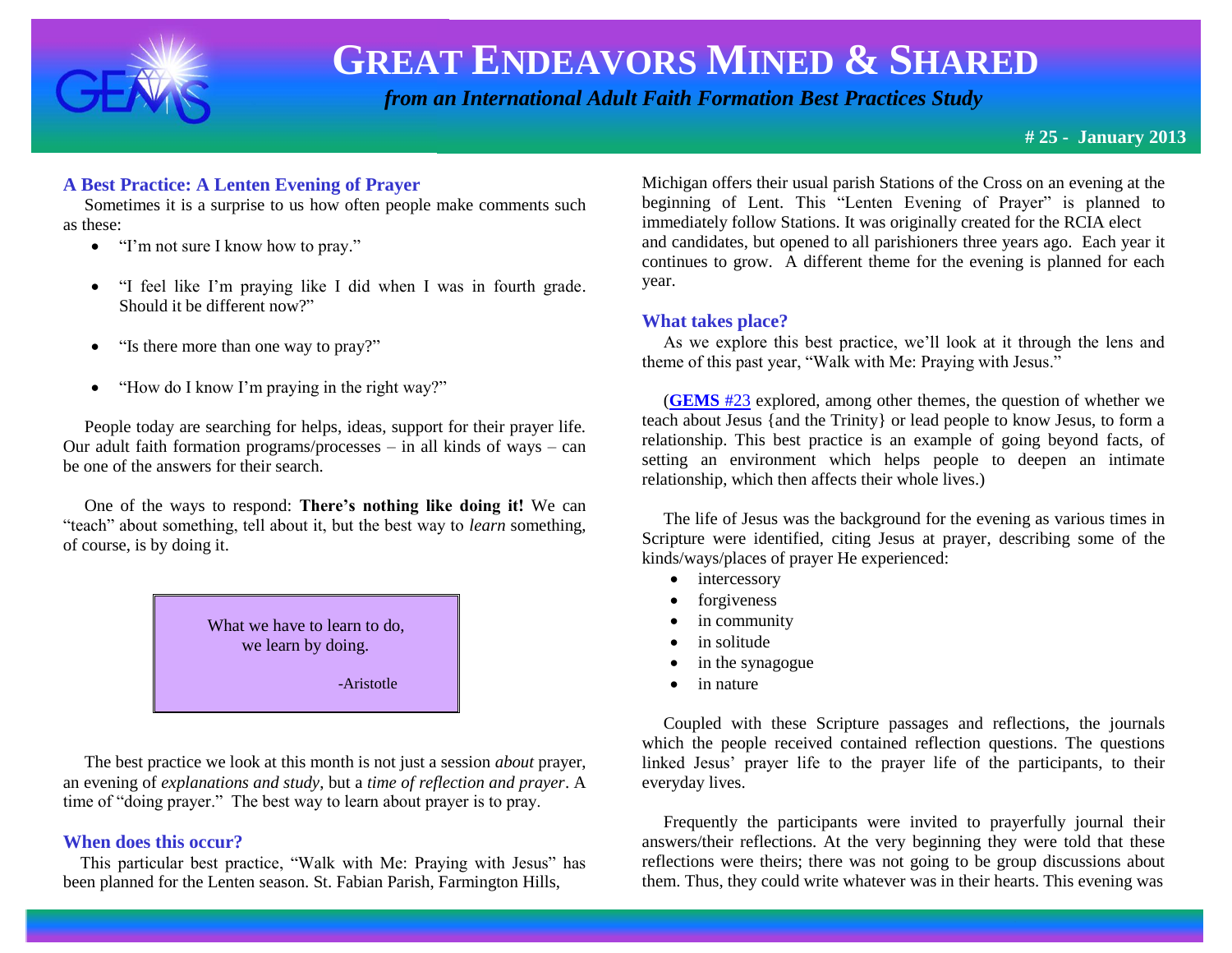intended to offer a personal encounter between the individual and Christ.

 The full "Lenten Evening of Prayer" - the copy for the leader/readers, and the questions and prayers that were in the journals for the participants can be found at: [www.janetschaeffler.com.](http://www.janetschaeffler.com/) Go to "AFF Helps."

A sampling of some of the reflection questions were:

- Why do i pray?
- Take a few moments and list some of the blessings in your life that you perhaps take for granted, things that you should be giving praise and thanks to God for blessing you with.
- When asked by friends to pray with them, how do I support them? Or do I put my own desires first and ignore their spiritual needs?
- When someone hurts me, how do I respond?
- What are the prayers in my heart for others?



- People's deepening need for prayer/spirituality
- A different way of exploring prayer not just "a talk about prayer" but an *experience of prayer*
- Word of mouth! Comments and invitations from past participants
- Creative and extensive publicity (Sunday bulletin, parish and vicariate website, announcements and email)

### All Christians need a half hour of prayer each day, except when they are busy.

Then they need an hour.

- *St. Francis deSales*



#### **How else are the participants involved?**

 In looking at the responses to this question, keep in mind the reality that people "learn" in different ways. Therefore, adult faith formation (and also prayer) incorporates **many** 

**methods** to engage active participation.

In addition to the journaling, throughout the evening, there was:

- proclamation of Scripture
- interactive prayer
- common prayer and individual prayer
- song
- an experience of *Lectio Divina*
- a reflective meditation on creation using a video
- writing of intercessions which were then burned with incense

### **What makes this event successful?**

 As Celia St. Charles, Pastoral Associate/Adult Faith Formation Coordinator, has reflected on the event over the last three years, she attributes its success to:

- the advertising and publicity leading up to it
- because of the liturgical season of Lent, people's desire to look at and grow in their prayer life
- the preparation and planning that went into the evening
- the reality that in this instance sharing of responses and journal entries was not a part of the evening. For many participants this allowed a more powerful experience because they could answer their reflection questions without being concerned with having to share their feelings and responses with others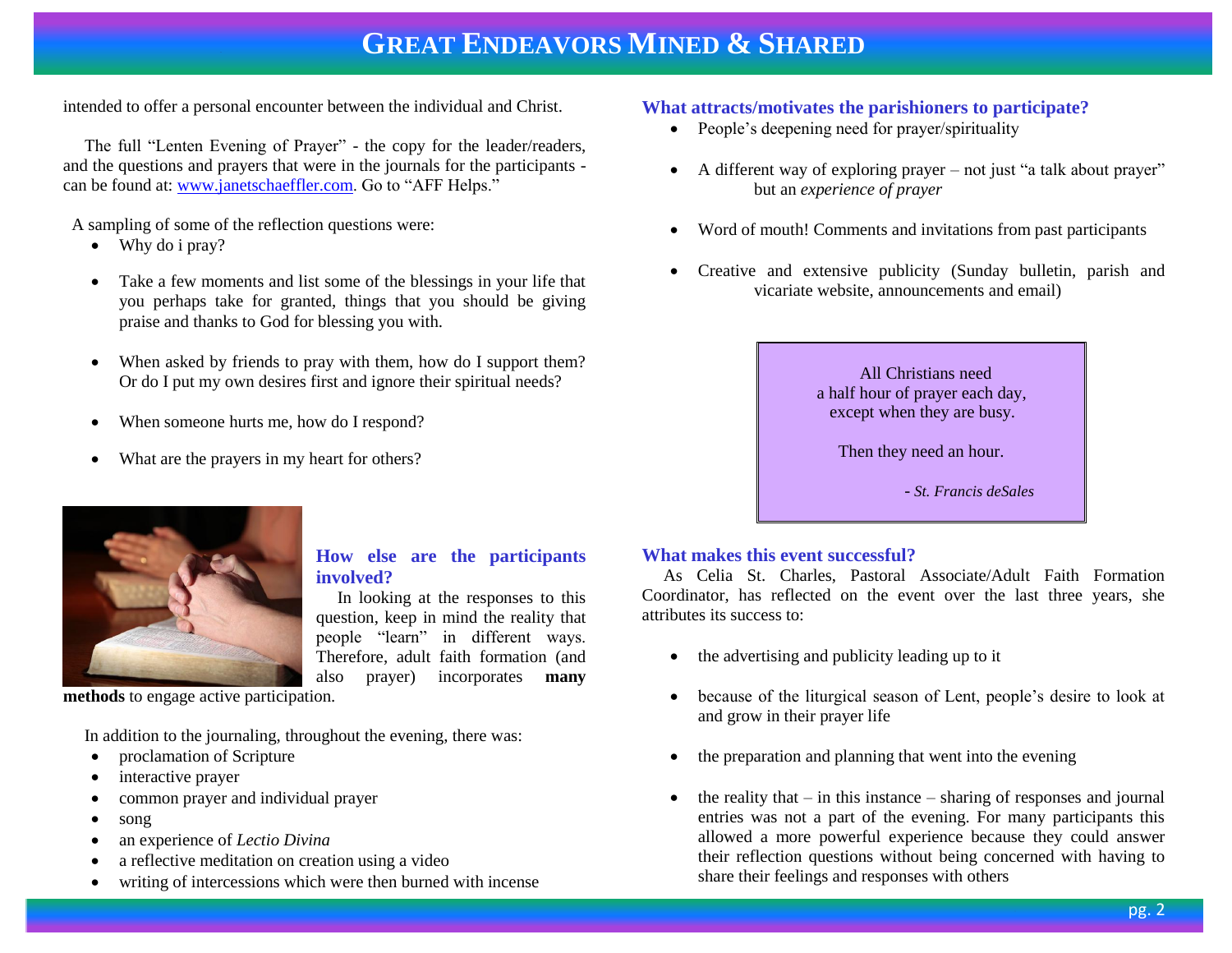### **How do the participants feel about their participation? How did this evening affect their lives?**

This is just a sampling of their responses:

- It helped me get back in touch with *my prayerful self*.
- I felt Jesus with me in conversation and prayer.
- It helped me with *different ways of finding methods* of prayer and reflection.
- It brought out the spirit of Lent and *touched my heart*, giving me much to think about.
- Meaningful; you were walking me through how I am using my life.
- I felt very close to God.
- It was very thought provoking and deep.
- Yes, it was helpful; prayer is something I struggle with daily.
- It forced me (thoughtfully) to *spend time with God and my friends* in prayer.
- It was so good for me; I need "extra" time to reflect during Lent.
- It penetrated where I seldom go alone.
- The evening was very good. It has *relevance in my* life right now. It's another way that I can come to hear God's voice right now.
- I'm having difficulties, this allowed me to take time out and be inspired by God.



### **Some of the participants commented on the use of journals:**

- The journal was helpful; helps you to "see" better.
- The journal will help me to
- This method was helpful, because it gave specifics about the topics.
- I will look at mine every day!
- The journal was an easy guide to follow and an opportunity to express/reflect understanding.
- The one on forgiveness was the most useful. It is one of my big weaknesses. I need reminding and encouragement.
- I appreciated the journal because I could write my thoughts and reflections down instead of keeping them bottled up inside
- The journal pages gave me so much to reflect on. I will use many of the ideas with my children.



**Many of the participants had thoughts about sharing or not sharing their responses with others:** (The evening, as mentioned previously, is designed for private reflection, rather than including some time for sharing.)

- I prefer to keep it personal: some of my answers are my prayers to God.
- I liked the time for quiet reflection, but a little dialogue is good, too.
- Keep it personal; allow those who wish to discuss to meet at the end.
- I would have liked time for conversation; I love to share.
- Perhaps, include time for discussion just to keep it more lively. Others' insights are sometimes very worthwhile.

continue my reflection at home.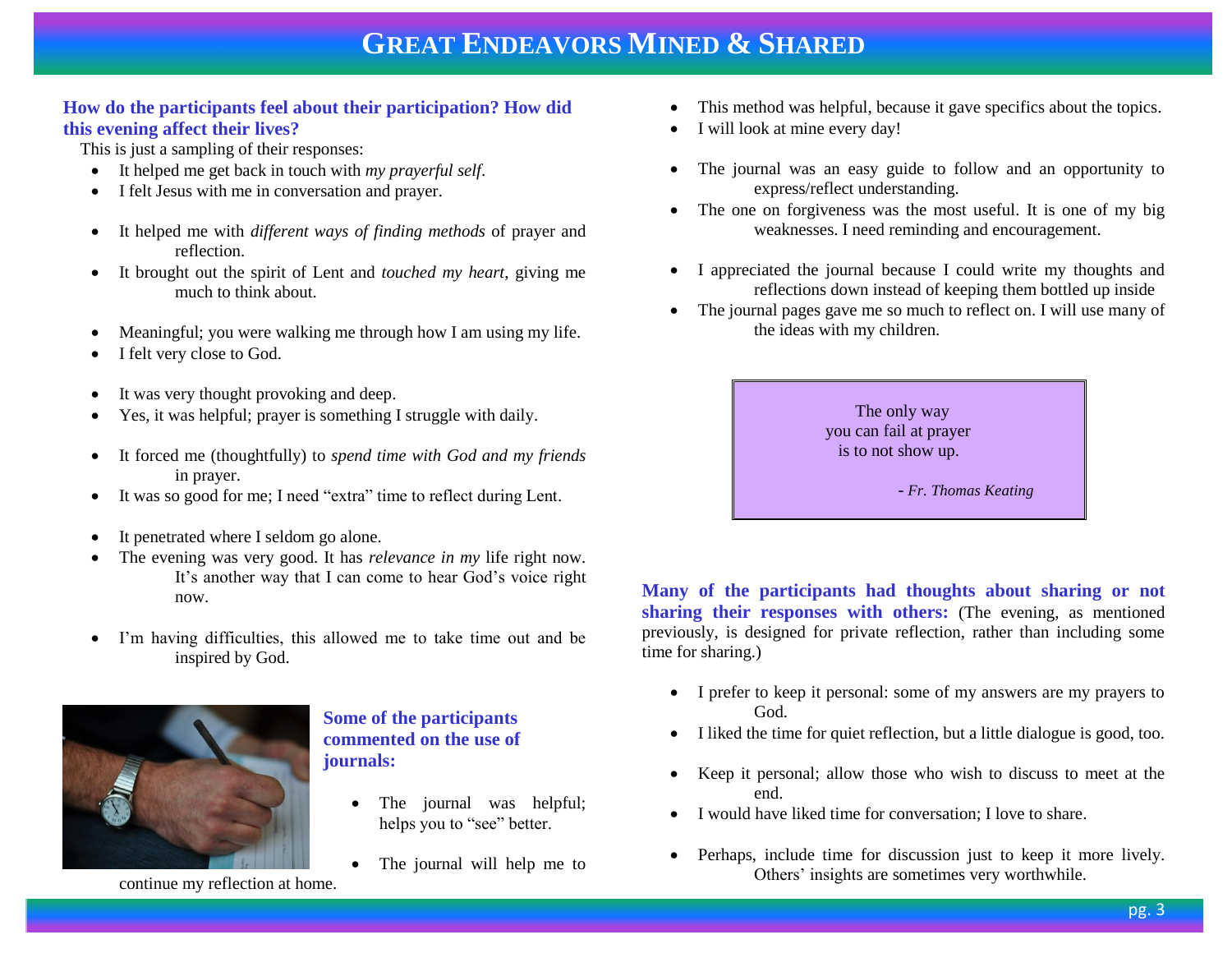- I would prefer right now to keep it personal because I still have to grow too much.
- I do not like to share; I find it distracting when others do. It becomes a performance.
- Yes, I would like to share some answers but not all. So I can get advice.
- I prefer to keep the experiences personal because a lot of this is between oneself and the good Lord. Sometimes requiring people to share will keep people from coming.

### **Some Wondering GEMS**

- Sometimes people wonder which is better, which is more important: personal (not private) prayer or communal prayer. As in all things Catholic, it is not a question of either/or, but always both/and. This evening provided both: time for communal prayer and time for personal prayer and reflection.
- Thinking about "both/and" calls to mind the importance of time for conversation in adult learning. This evening, and the comments from the participants, causes us to ask:
	- o Are there times that call for quiet personal reflection, rather than conversation?
	- o When we take time for prayerful reflection, does that prepare us for future conversations about our faith?
- Does providing time for quiet reflection, as well as time for conversation (in all our adult faith formation offerings), provide for
	- o different styles of learning
	- o diverse temperaments
	- o various approaches to spirituality?

### **Have the participants suggested changes and/or additions for future "Evenings of Prayer?"**

- Schedule these evenings more often.
- Incorporate more *Lectio Divina* in our gathering.
- Involve guest speakers.
- Plan some type of prayer service with a focus on a topic, i.e. dealing with anger.
- Do a prayer session concerning the preservation/conservation of God's creation and earth.
- Have a prayer service devoted to "Walking with Jesus through the Eyes of Peter."
- I would like other series on prayer.

## **More Wondering GEMS**

- One participant suggested a prayer service focusing on anger. What other emotions might be helpful to explore in prayer for today's parishioners?
- Another participant suggested "Walking with Jesus through the Eyes of Peter." Who else might provide a focus for an evening of prayer: Mary, Mary Magdalene, the Good Samaritan, Zaccheus, etc.?
- Could this Evening of Prayer be offered within other seasons of the year?
	- o Might it be adapted during Advent with Los Posadas which leads up to [National Migration Week?](http://usccb.org/about/migration-and-refugee-services/national-migration-week/)
	- o Could an Emmaus Walk be done during the Easter season?
	- o Would evenings (or days) centered on the themes of creation, leisure, etc. bring deepened reflection and prayer to the days of summer?